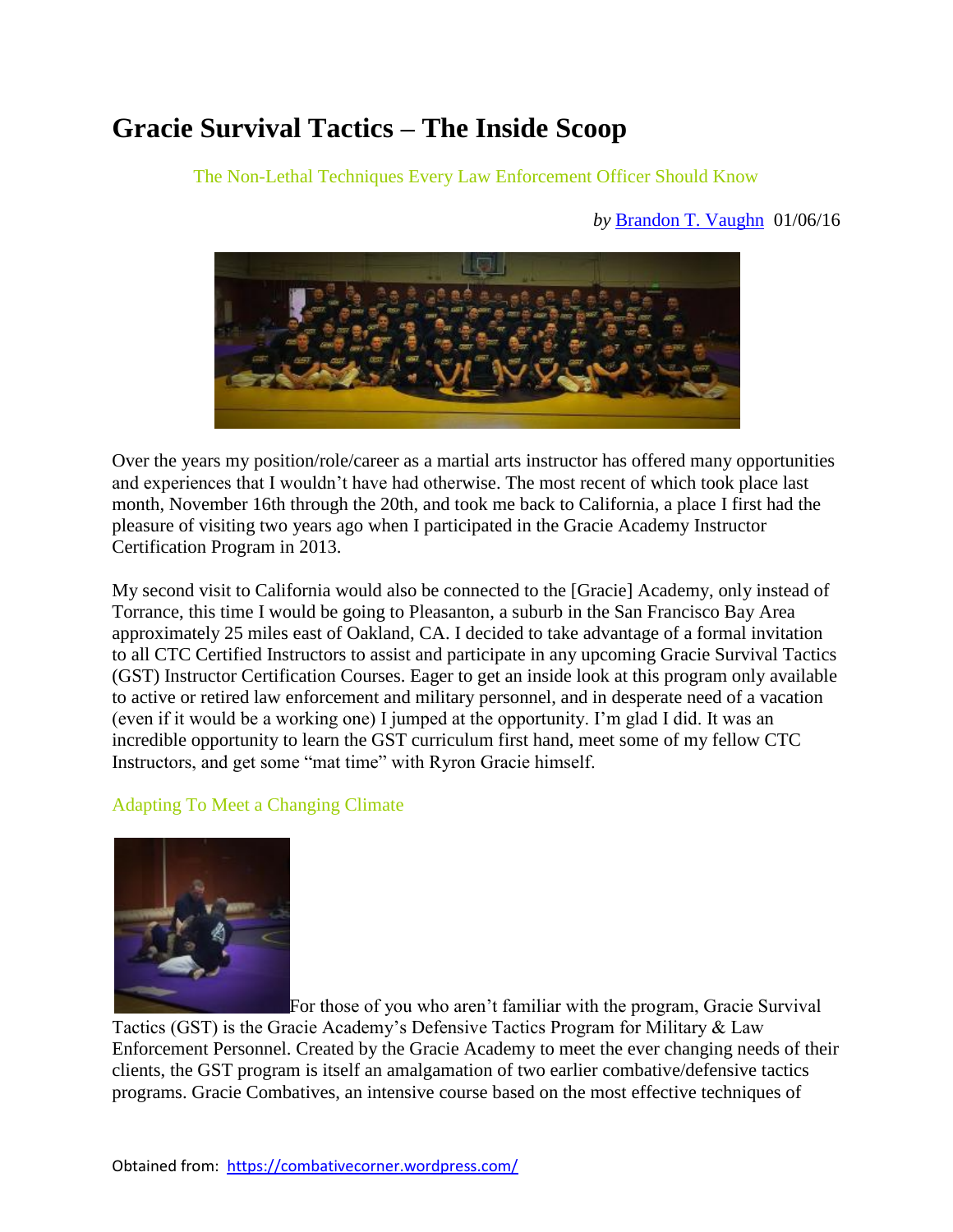Gracie Jiu-Jitsu developed for the United States Army, and G.R.A.P.P.L.E (Gracie Resisting Attack Procedures for Law Enforcement), a non-violent and court defensible program developed for police officers. Both of the aforementioned programs were originally developed by Rorion Gracie, eldest son of Gracie Jiu-jitsu founder Helio Gracie, and creative mind behind the UFC.

Since it's inception Gracie Survival Tactics (GST) has been taught to countless Federal, State and International military and law enforcement agencies including the FBI, the Secret Service and the US Border Patrol. During my five days assisting with the GST Instructor Certification Program I was able to meet men and women from a wide range of agencies and hear many of their first hand accounts of situations that they have found themselves in while on duty. As well as some of their concerns with the level of self-defense training that their agencies currently have in place.

## The Road to Certified GST Instructor

For law enforcement or military personnel (active or retired) wishing to learn Gracie Survival Tactics (GST) for their own continuing education, the complete 23 lesson course is available o[n](http://www.gracieuniversity.com/) [www.GracieUniversity.com](http://www.gracieuniversity.com/) via online streaming video. However, if you are an officer wishing to implement the GST program at your department or agency the only way to do so is by completing the GST Instructor Certification (Level 1).

The Gracie Academy teaches anywhere from 5 to 10 of these instructor certification courses a year varying by location. Some are hosted by the Academy itself at their main location in Torrance, CA while others are hosted by various agencies around the world or by individuals within those organizations. The particular course I volunteered to assist in was hosted by a member of the Pleasanton Police Department with the actual training sessions taking place in the gym of a local high school.

The week long course began at 8am Monday morning and started with Ryron Gracie giving a brief history of Gracie Jiu-Jitsu, including its creation, their work with the US Army and the development of Gracie Combatives and how working with the military and law enforcement over the last 20 years led to the creation of the techniques that we would be learning over the next five days. He then moved seamlessly into the first of eight techniques that we would cover that day, setting the pace for the rest of the week. Ryron would teach a technique, using either myself or one of the other four instructors that were there to assist in the course, then when he was sure that everyone understood the technique he would release them to practice the technique with their partner. At this time the assistant instructors would walk around and observe the participants doing the techniques, offering feedback and making any necessary corrections.

Day two and three began with the class reviewing all the techniques that they had learned the day before while. After the review period, which lasted anywhere from 10-15 minutes, we would move on the block of techniques that would be taught that day. The training sessions ended with a series of fight simulation drills in which the participants would combine several techniques from previous sessions with the ones that they had just learned, thus building their muscle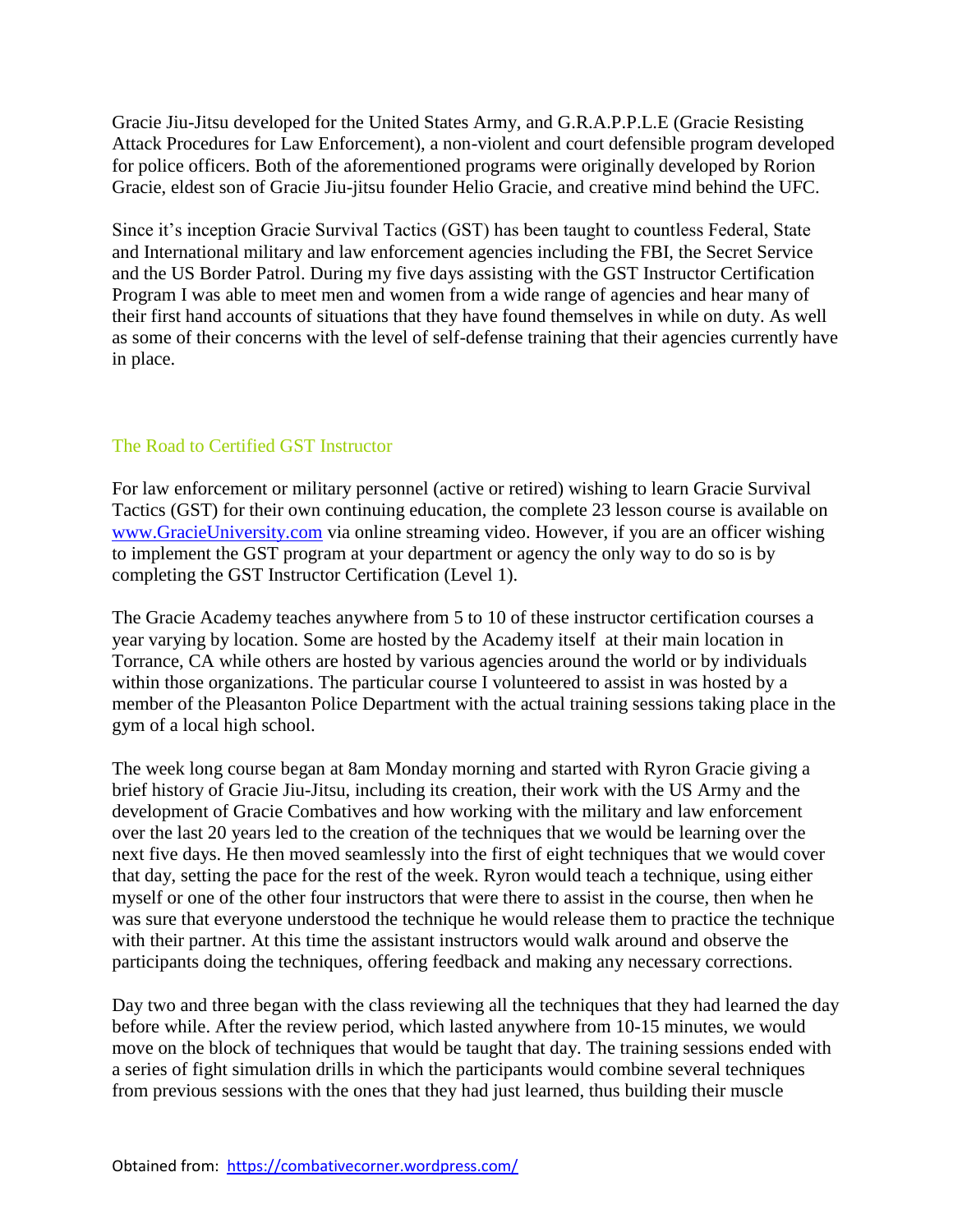memory and making them more familiar with how the individual techniques can be used in any possible combination.

While the first three days were dedicated to the learning of the GST techniques, day four was dedicated to instructor training, where the participants learned the most effective ways to teach the GST techniques to their colleagues when they return to their individual agencies/departments. The fifth and final day of the course consisted of a final evaluation to test the participants overall comprehension of all the material covered during the previous four days.

## The GST Advantage



What sets Gracie Survival Tactics apart from other defense tactic programs currently being taught to law enforcement and military personnel is its lack of reliance on striking techniques (ie. punches and kicks) which may not be effective against an assailant who may be physically larger or stronger or who may be under the influence of a substance that dampens their ability to feel pain. Instead, all the techniques in the GST program are based on leverage, timing, and efficient use of energy. This means the techniques can be employed effectively regardless of gender, size or athletic ability.

With the number of fatal police shootings reported to be nearing 400 nationwide in 2015, and allegations of excessive force at an all time high, GST provides law enforcement officers with a much needed alternative to relying solely on their firearm or secondary tools (ie. baton, stun gun, pepper spray) in situations where the use of deadly force could have possibly been avoided. The GST curriculum also address the high rate of instance where law enforcement officers are shot in the line of duty by an assailant using the officer's own firearm by including weapon retention techniques in the curriculum as well as a variety of effective techniques that allow an officer to get back to their feet and create distance in the event that they end up on the ground underneath an assailant.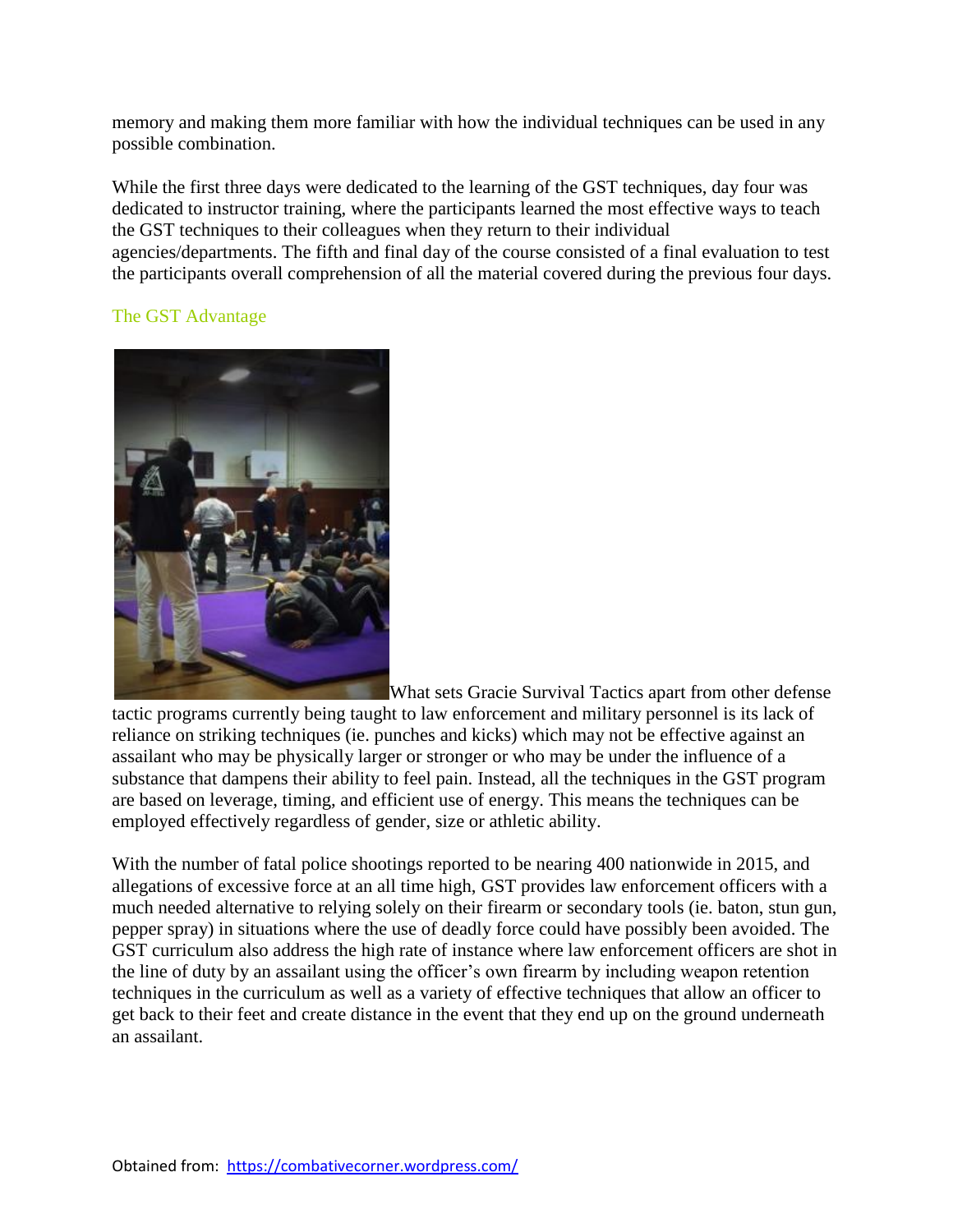#### A Fear of Change

With a seemingly endless list of benefits and advantages, it's hard to imagine that all law enforcement agencies aren't already taking part in the Gracie Survival Tactics program.

From conversations I had with some of the men and women participating in the GST Level 1 Instructor Certification Course, I learned that one obstacle the newly certified instructors will encounter when trying to implement the program in their own department may be the very officers that they are trying to help.

Whether it stems from an over reliance on the tools they have at their disposal or the lack of continued fitness requirements after they graduate from the academy, some officers seem resistant to any self-defense training outside what is mandated annually by their state. When you consider that 40% of officers that are shot in the line of duty are done so with their own weapon, it would seem that all law enforcement officers would be eager to learn any technique that, would not only teach them how to retain their weapon, but also how to subdue a suspect without the use of their firearm or auxiliary weapons.

Another obstacle that new GST Instructors may have to deal with is a natural resistance to change, either from the administration or from their department's defensive tactics instructor, in the event that the GST Instructor doesn't also serve that role. Strategies on how to address these and other common concerns are included in the support materials that each course participant receives on the final day of training.



## Final Thoughts

Gracie Survival Tactics is quickly proving itself to be not only a valuable resource for law enforcement officers, but to military personnel as well. As I am writing this article, the United Nations Security Service has become the most recent agency to adopt Gracie Survival Tactics.